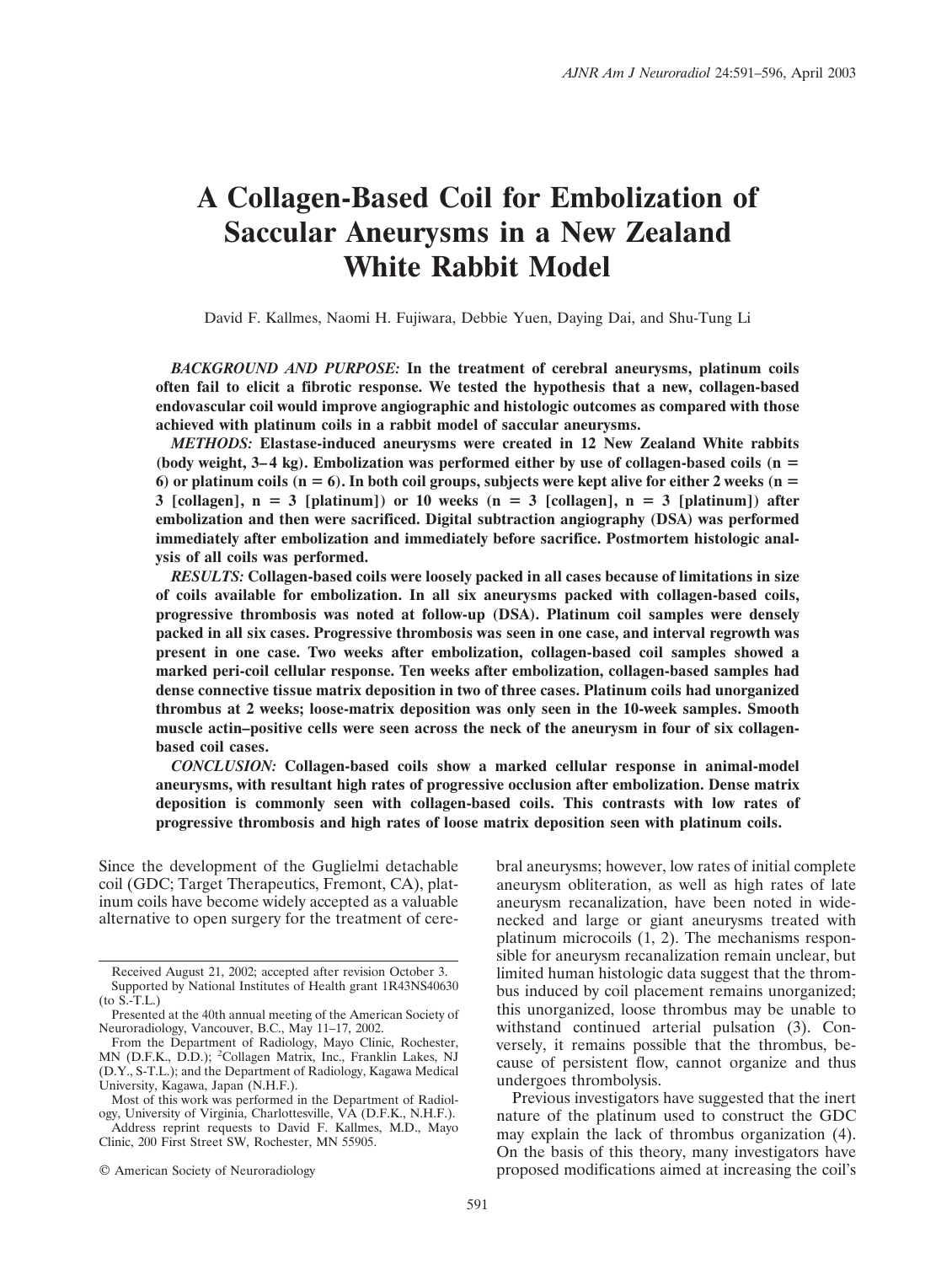"biologic activity," defined as improvement in thrombus organization, collagen formation, or endothelialization within and adjacent to the aneurysm cavity (4–11). The addition of collagen to platinum coils has received substantial attention (4, 6, 8, 11).

The purpose of the current study was to compare angiographic and histologic outcomes of a new, collagen-based endovascular coil as compared with those of platinum endovascular coils in a rabbit model of saccular aneurysms.

### **Methods**

#### *Aneurysm Creation*

Twelve New Zealand White rabbits (body weight, 3–4 kg) underwent a protocol approved by the animal research committee of our institution for creation of elastase-induced aneurysm formation followed by embolization. Detailed procedures for aneurysm creation have been described elsewhere (12). In brief, anesthesia was induced with an intramuscular injection of a mixture of ketamine hydrochloride (Ketaved; Vedco, St. Joseph, MO [30 mg/kg body weight]) and xylazine hydrochloride (Tranquived; Vedco [6 mg/kg body weight]). Maintenance anesthetic was administered with an intramuscular injection of one-third the original anesthetic dose. Using a sterile technique, the right common carotid artery (CCA) was exposed and ligated distally. A 5F sheath (Cordis Endovascular, Miami Lakes, FL) was advanced retrograde in the CCA to a point approximately 3 cm cephalad to the CCA origin. Through this indwelling sheath, a 3F Fogarty balloon (Baxter Healthcare Corporation, Irvine, CA) was advanced to the origin of the right CCA at its junction with the subclavian artery. The balloon was inflated with just enough iodinated contrast medium (Omnipaque 300, Nycomed, Princeton, NJ) to achieve flow arrest in the CCA. Porcine elastase (5.23 U/mg, 40.1 mg/mL; Worthington Biochemical Corporation, Lakewood, NJ) mixed with saline and iodinated contrast medium was incubated in the dead space of the CCA, above the inflated balloon, for 20 minutes. After incubation of the elastase solution, the balloon and sheath were removed, and the CCA was ligated below the sheath entry site.

#### *Collagen-Based Coil Device*

The collagen-based coils were constructed from highly purified bovine type I collagen, which was incorporated with tantalum particles  $\left($  < 10  $\mu$ m; Atlantic Equipment Engineers, Bergenfield, NJ). They were cross-linked with 1.0% glutaraldehyde in phosphate-buffered saline solution (PBS; pH, 7.4) for 20 hours at room temperature for in vivo stability. The cross-linked collagen-based coils were extensively rinsed in PBS (pH, 7.4) for 48 hours to eliminate the glutaraldehyde residuals. Although quantitative glutaraldehyde testing was not performed, we did perform cytotoxicity testing to ensure that glutaraldehyde residuals were below the level that would cause cytotoxicity (author's [S.T.L.] unpublished data). The coils were constructed as single filaments of approximately 0.15– 0.20 mm in diameter. Coils of 6 mm and 4 mm secondary shape with a length of  $4-10$  cm were prepared.

#### *Embolization Procedures*

Aneurysms were allowed to mature for at least 3 weeks after creation to allow for maturation of the aneurysm cavity (13). For the embolization procedure, anesthesia was induced and maintained as during aneurysm creating. Using a sterile technique, surgical exposure of the right common femoral artery was performed and a 5F vascular sheath was placed. Heparin  $(100 \text{ U/kg})$  was administered intravenously. A 5F catheter (Envoy; Cordis Endovascular) was advanced into the brachiocephalic artery. Using coaxial technique, an Excel microcatheter (Target Therapeutics, for platinum coils) or a Jetstream 18 (MicroInterventional Systems, [Mountainview, CA] for collagen-based coils) was advanced into the aneurysm. The size of the aneurysm was assessed by direct comparison with radiopaque sizing devices.

Embolization was performed in aneurysms either by use of collagen-based coils  $(n = 6$  subjects) or detachable platinum  $\text{coils (GDC; Target Therap\text{eutics}; } n = 6 \text{ subjects}. \text{Platinum}$ coils were advanced and detached as done clinically. Collagenbased coils were pushed through the microcatheter with a TruPush coil pusher (Cordis). When necessary, collagen-based coils were pushed out of the microcatheter by saline injection. Subjects were either kept alive for 2 weeks  $(n = 3,$  collagenbased coils;  $n = 3$ , platinum coils) or for 10 weeks ( $n = 3$ ,  $\text{collagen-based coils};$   $n = 3$ , platinum coils) after embolization and then sacrificed. After coil embolization, the catheters were removed. The vascular sheath was removed, and the proximal aspect of the femoral artery was ligated with a 3–0 silk suture.

#### *Follow-up Angiography*

Subjects underwent intraarterial digital subtraction angiography (DSA) at the time of sacrifice with a 5F diagnostic catheter placed into the brachiocephalic artery from a femoral approach. All follow-up angiograms were compared with the immediate postembolization angiograms to assess for interval change in coil configuration or aneurysm filling.

### *Histologic Preparation*

At the time of sacrifice, the subjects were deeply anesthetized and then euthanized by an overdose injection of pentobarbital. The mediastinum was dissected, and the aortic arch and proximal great vessels, including the coil-embolized segment of the artery, were exposed and dissected, free from surrounding tissues. The tissue was immediately placed in 2% paraformaldehyde. After fixation for at least 24 hours, samples were embedded in paraffin. Platinum coil samples embedded in paraffin were subsequently sectioned at  $1000$ - $\mu$ m intervals with a slow-speed saw (Isomet, Beuhler, IN). These thick sections were then viewed under a dissecting microscope, and, using gentle traction, the platinum coil winds were removed. After removal of all platinum, the samples were re-embedded in paraffin and sectioned at  $7-\mu m$  intervals. Collagen-based coil samples embedded in paraffin were sectioned at  $7-\mu m$  increments without the need for presectioning manipulation. Sections were stained with hematoxylin and eosin, Masson trichrome, and Movat pentachrome. Immunohistochemical staining was performed on collagen-based coil samples, using antibodies against alpha–smooth muscle actin and rabbit antimacrophage-11.

## **Results**

## *Angiographic Findings at Embolization*

Results of angiographic evaluation are summarized in Table. Collagen-based coils were successfully placed in six subjects (Figs 1, 2). When collagen-based coils were placed within the aneurysm cavities, the coils generally conformed in excellent fashion to the shape of the aneurysm. Collagen coils were loosely packed in all cases because of limitations in the size of coils available for embolization as well as some difficulty in pushing coils into aneurysms. Difficulty in advancing the collagen coils into the aneurysm cavities was probably related to friction at the coil–coil pusher interface. In two collagen-based coil subjects, saline injection was required to push the coils into the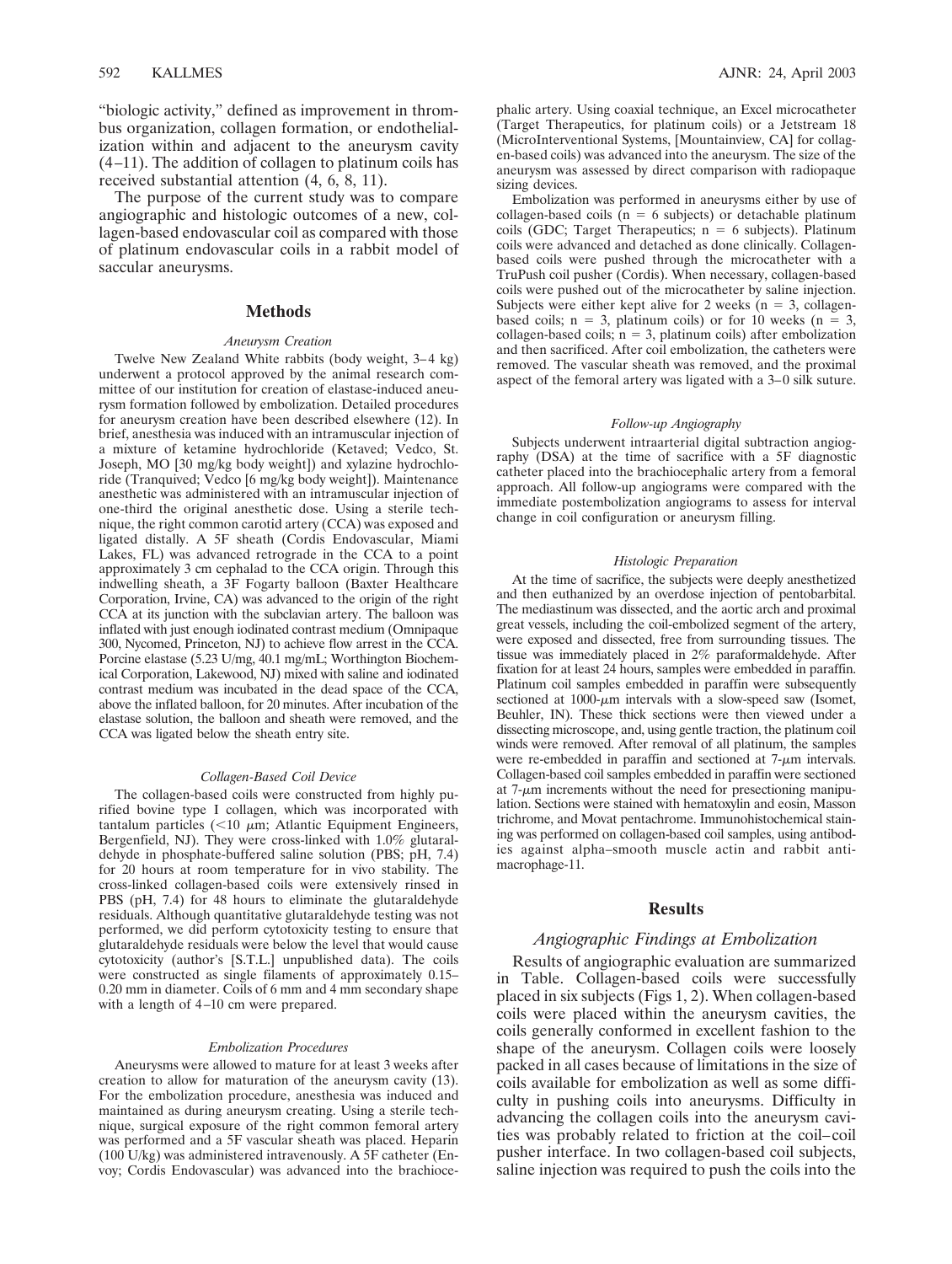

Fig 1. Subject 1, aneurysm packed with collagen-based coil (2-week sample).

*A,* DSA image, showing aneurysm cavity.

*B,* Radiograph, showing collagen coils after implantation (*arrow*). Radiopaque sizing markers range from 2 mm to 6 mm in diameter.

*C,* DSA image, immediately after coil implantation, demonstrating residual flow at the neck (*short arrow*) and in the body (*long arrow*) of the aneurysm cavity.

*D,* DSA image, 2 weeks after implantation, showing interval progressive aneurysm occlusion, with no residual flow in the aneurysm cavity.

aneurysm cavity. Such saline injection was effective in advancing the collagen-based coil but resulted in relatively uncontrolled deployment and untoward herniation of coils into the parent artery in two cases (Fig 2). Because of the relatively small number of different coil diameters, we were unable to pack the collagen-based coil subjects as densely as we were the platinum coil subjects. Immediately after embolization, percentage of occlusion ranged from 30% to 90% (mean, 62%).

Platinum coils were placed in six subjects. All of these aneurysms were densely packed with no adverse events. Percentage of occlusion immediately after embolization ranged from 70% to 95% (mean, 86%).

# *Angiographic Findings at Follow-up*

*Collagen-based coils.* At follow-up, all six aneurysms packed with collagen-based coils demonstrated progressive thrombosis. Five of these six aneurysms showed 100% occlusion at follow-up (Fig 1). One aneurysm in the 10-week sample showed marked progressive occlusion with a persistent triangular neck remnant (Fig 2). No evidence of untoward thrombus formation existed along the neck or in the parent artery in any of these cases. In one of three cases followed for 2 weeks, moderate parent artery compromise occurred because of coil segment protrusion from inadvertent herniation of coils into the parent artery that occurred during embolization.

*Platinum coils.* DSA follow-up in the six subjects that underwent embolization with platinum coils demonstrated minimal progressive aneurysm occlusion in one subject, no change in four subjects, and minimal residual aneurysm filling in one subject.

# *Histologic Findings*

*Collagen-based coils.* All three aneurysms harvested at 2 weeks after embolization demonstrated diffuse intraaneurysmal cellular proliferation and thick tissue layers covering the neck (Fig 3). Cellular infiltration consisted of spindle cells, mononuclear cells, and some leukocytes. Spindle cells in the aneurysm cavity and across the aneurysm neck stained positive for SMA, indicating smooth muscle or myofibroblastic infiltration.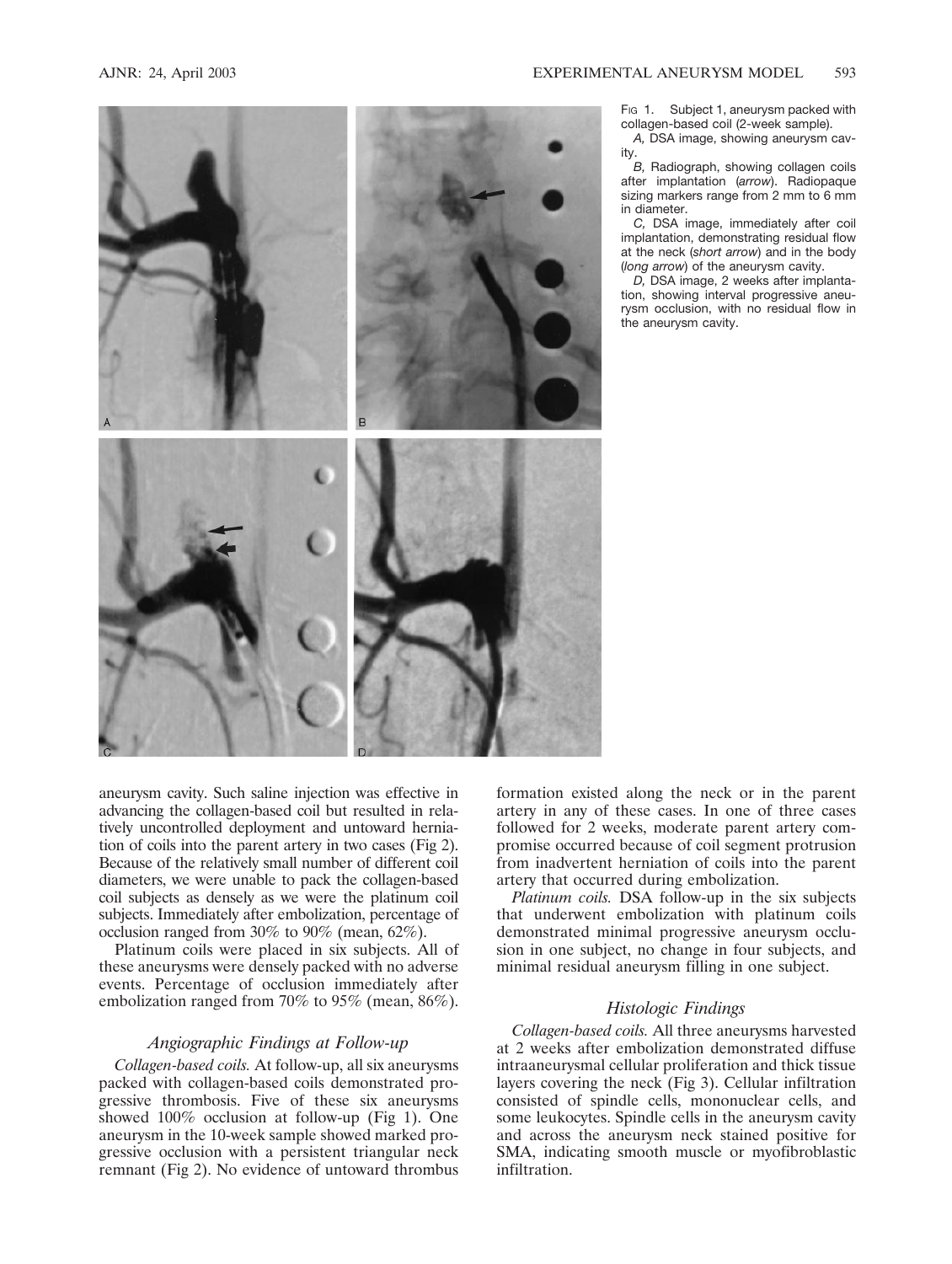FIG 2. Subject 8, aneurysm packed with collagen coil (10-week sample).

*A,* DSA image, showing aneurysm cavity.

*B,* Radiograph, showing collagen coils after implantation. Loose packing was present in the aneurysm cavity (*long arrow*) with a loop of coil present in the parent artery distal to the aneurysm cavity (*short arrow*).

*C,* DSA image, immediately after coil implantation, demonstrating large amount of residual flow in the body of the aneurysm cavity. No compromise of flow existed in the parent artery distal to the aneurysm cavity.

*D,* DSA image, 10 weeks after implantation, showing interval progressive aneurysm occlusion, with no residual flow in the aneurysm cavity and a triangular neck remnant (*long arrow*). Flow remained unimpeded in the region of the coils in the distal parent artery (*short arrow*).



Ten weeks after embolization, no residual unorganized thrombus was seen in any subject (Fig 4). Both dense and loose connective tissue infiltration was seen. Spindle cells were present in all subjects. Chronic inflammatory changes in the immediate vicinity of coil loops were present in one subject.

*Platinum coils.* Among the cases treated by platinum-coil embolization, all aneurysms followed for 2 weeks demonstrated unorganized thrombus filling the entire dome of the aneurysm with minimal inflammatory response (Fig 5). Thin fibrin was present at the neck in each of the three samples, and no evidence of spindle cell infiltration was present in any of the three samples. Dominant findings in aneurysms followed for 10 weeks after platinum coil embolization were unorganized thrombus in one case and loose connective tissue present in the other two cases (Fig 6). Unorganized thrombus was present in at least a portion of all these samples.

# **Discussion**

The hypothesis of the present investigation was based on numerous studies that have asserted that a collagen surface enhances cell adhesion, proliferation, and extracellular matrix synthesis, all of which contribute to fibrogenesis (14–16). Therefore, the objective of the current study was to test the hypothesis of collagen-induced fibrogenesis as a means to facilitate the occlusion of cerebral aneurysms. To facilitate the accurate placement of the collagen-based coil, we incorporated heavy-metal tantalum particles into the coils for radiopacity. The coil size and shape of the collagen filament was preformed and chemically cross-linked with glutaraldehyde to provide coil shape memory and also to improve the biomechanical characteristics for coil delivery. Because glutaraldehyde residuals are known to cause tissue reactions in terms of cytotoxicity and inflammation (17), crosslinked coils were rinsed extensively in PBS solution to remove the free glutaraldehyde residuals.

The incorporation of tantalum particles into the collagen filament at a weight ratio greater than 50% of tantalum provided sufficient radiopacity for coil placement. Similar to platinum coils, the collagenbased coils were of low thrombogenicity, even when segments of collagen-based coil protruded into the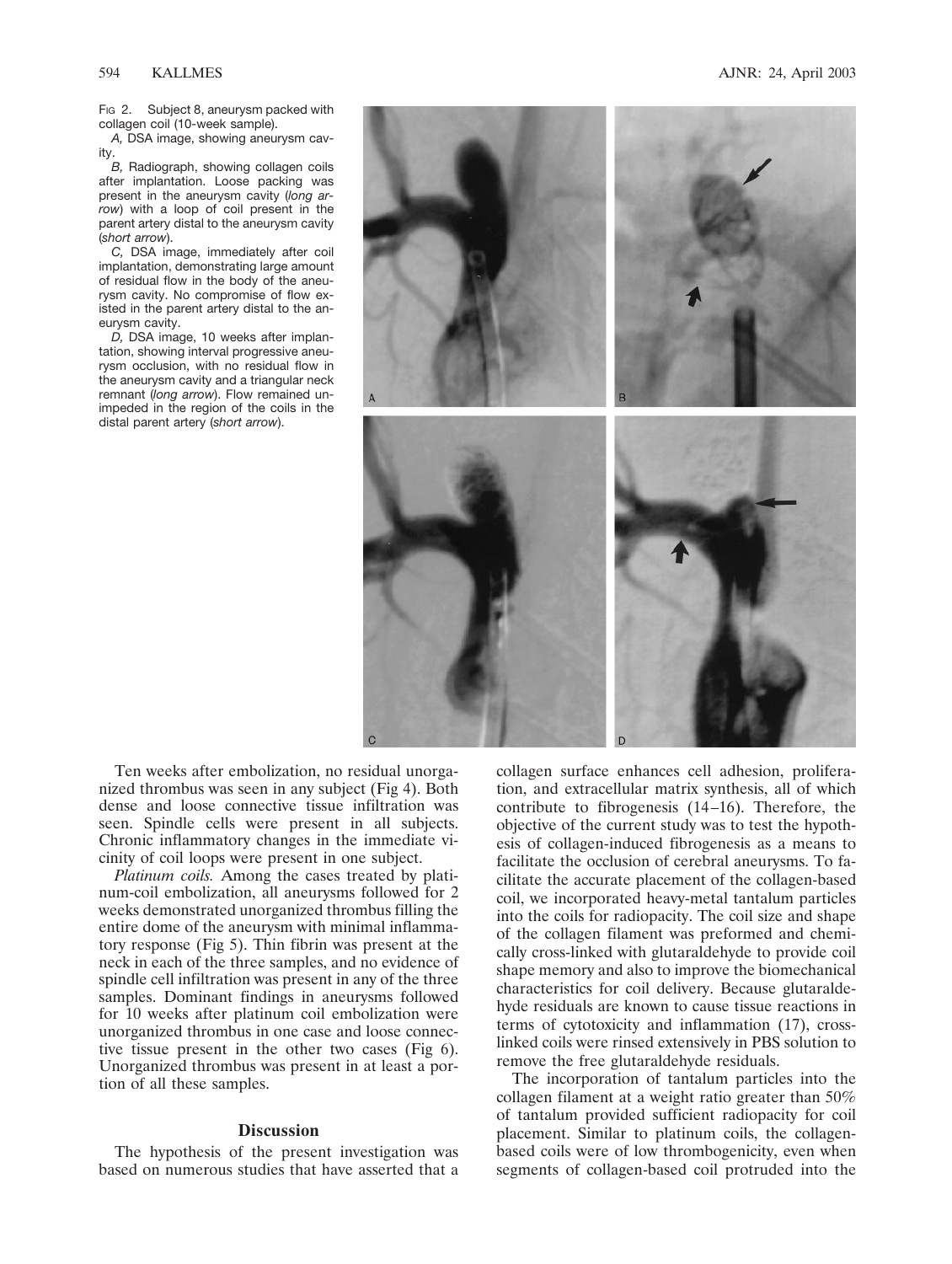

Fig 3. Subject 3, aneurysm packed with collagen coil (2-week sample).

*A,* Histologic specimen showing the neck of the aneurysm covered by a thick layer of tissue consisting of nucleated cells (*arrows*). (Hematoxylin and eosin stain, original magnification  $\times$ 40.)

*B,* Histologic speciment showing dense blue staining indicates collagen deposition within the aneurysm cavity. Vascular channels are also present. (Trichrome stain, original magnification  $\times$ 100.)



Fig 4. Subject 7, aneurysms packed with collagen-based coil (10-week sample). Histologic specimen showing the aneurysm cavity is filled with dense matrix and spindle cells. (Hematoxylin and eosin stain, original magnification  $\times$ 20.)

parent artery during delivery. We interpret this low thrombogenicity to the cross-linking effect of glutaraldehyde; cross-linking renders the collagen surface to be negatively charged by eliminating the e-amino groups of lysines and hydroxylysines from the surface of the collagen coils. It is known that a negatively charged surface is more hemocompatible (18).

The collagen-based prototypes used in the current study were not retrievable. Therefore, when problems occurred during coil delivery, we could not retrieve the coil from the aneurysm or parent artery. This design limitation resulted in partial protrusion of the coil into the parent artery in two of six subjects. Because the coil is hemocompatible, this did not re-



Fig 5. Subject 5, aneurysms packed with platinum coil (2week sample). Histologic specimen showing the aneurysm cavity is filled with unorganized thrombus. The thrombus in the dome is laminated, suggesting ongoing turnover of unorganized thrombus. (Hematoxylin and eosin stain, original magnification  $×20.$ 

sult in arterial occlusion during the course of the current study. It is anticipated that a detachable form of the collagen-based coil could be developed in the future.

Unlike platinum coils, the collagen-based coils showed marked progressive occlusion angiographically. The angiographic observation was corroborated with the histologic findings that showed substantially more cellular activity, intraaneurysmal proliferation of SMA-positive cells, and fibrous tissue deposition as compared with that seen with platinum coils; however, the types of cells observed in the collagen-based coils also suggested some degree of inflammatory reaction. It is possible that the collagen-bound glutaraldehyde molecules or its polymeric moieties not directly involved in cross-linking formation induced the